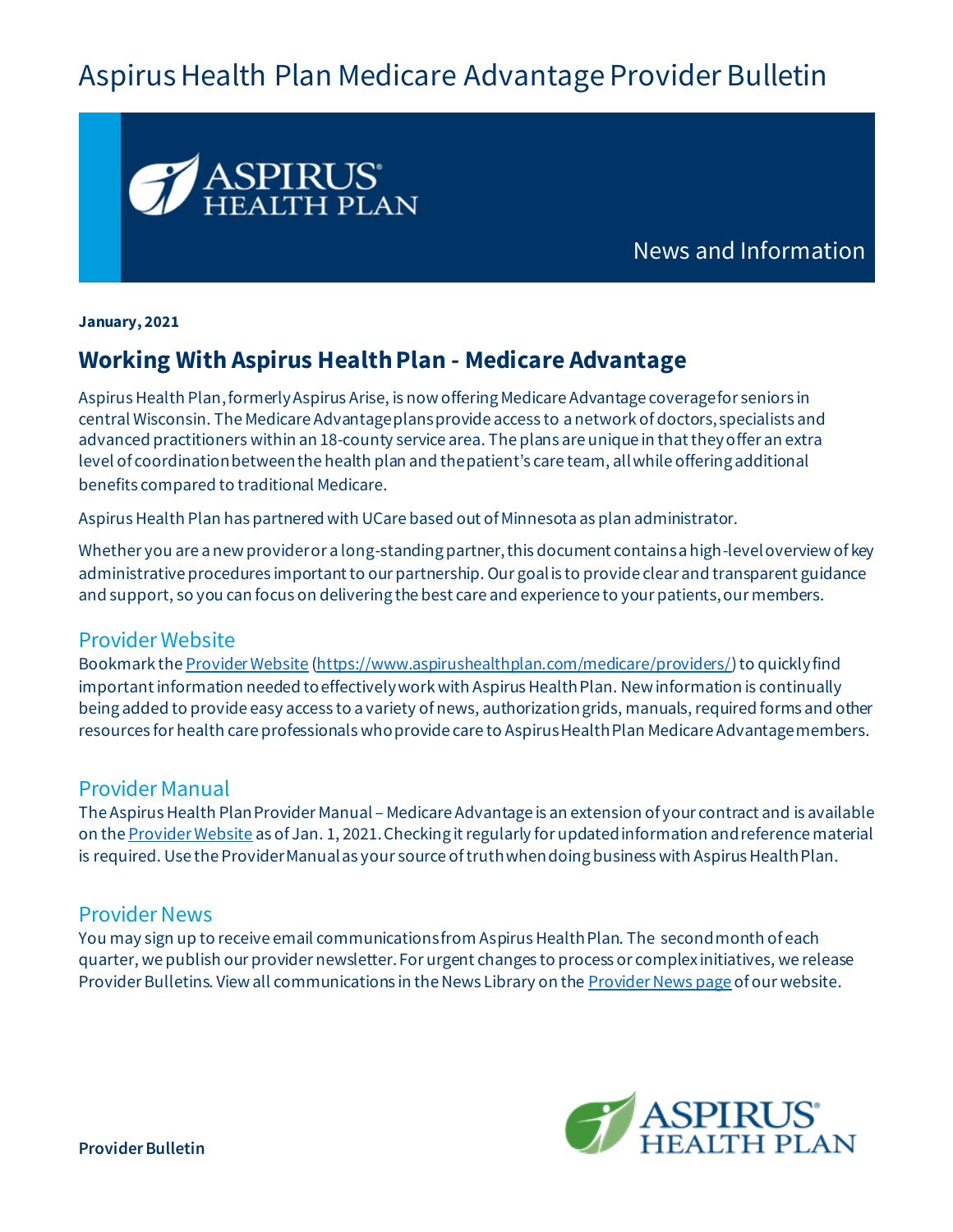# Product Benefit Information

Aspirus Health Plan has prepared a Plan Highlights tip sheet for providers to better understand the product ID card, benefits and copayments for Medicare Advantage members. The tip sheet is available on th[e Provider](https://www.aspirushealthplan.com/medicare/providers/)  [Website.](https://www.aspirushealthplan.com/medicare/providers/)

# Join Our Network

Providers interested in joining the Aspirus Health Plan network for Medicare Advantage should send a "letter of intent" to [Info@AspirusHealthPlan.com](mailto:Info@AspirusHealthPlan.com). Questions may be directed to 715-843-1391.

# Manage Your Information

Ensure Aspirus Health Plan has accurate information for your organization, location and service providers, so we can correctly display your information in the Provider Directory for our members. Forms are on the [Provider Website](https://www.aspirushealthplan.com/medicare/providers/) to communicate provider additions, changes and terminations to Aspirus Health Plan.

# **Eligibility**

Member eligibility should be confirmed before seeing Aspirus Health Plan Medicare Advantage members. **How to Check Eligibility** 

- Use the Interactive Voice Response (IVR) system by calling the Provider Assistance Center at 715-631-7412 or 1-855-931-4851 (toll free). Have the individual's member ID number and date of birth ready.
- Access the 270/271 transaction via Change Healthcare PCS Support. If your clearinghouse has not already done so, they can enroll with PCS to begin transmitting these transactions to your organization. Have your clearinghouse contac[t CHC\\_PCSSupport@changehealthcare.com](mailto:CHC_PCSSupport@changehealthcare.com)or call 1-877-411-7271 to begin the enrollment and provisioning process.

# Authorization andNotification

Some medical, mental health or substance use disorder services require an authorization or notification. These services will be listed on th[e Authorization and Notification](https://www.aspirushealthplan.com/medicare/providers/authorizations/) page of the Aspirus Health Plan Provider Website.

If a member needs a service or procedure listed in the Authorization and Notification Requirement Grids, the provider must obtain an authorization before providing the service. For services indicated as notifications, the provider must notify Aspirus Health Plan within the timeframe stated. Failure to obtain authorization in advance or follow notification requirements will result in claim payment delays and potential provider liability denials.

Aspirus Health Plan does not require a referral for members to see specialists within their plan network, and members may directly access medically necessary care within their plan benefits.

Authorization requests should be submitted via fax or secure email to Aspirus Health Plan. Aspirus Health Plan's authorization request forms will be available on th[e Authorization and Notification](https://www.aspirushealthplan.com/medicare/providers/authorizations/) page of the Aspirus Health Plan Provider Website. Aspirus Health Plan requires certain information for specific services and procedures. The forms are designed to gather necessary information when submitting a prior authorization request. Aspirus Health Plan's medical necessity criteria and resources will be available in the Medical Necessity Criteria section of the Provider Manual. Additional information regarding documentation required for authorization and notification review will be outlined there.

Our Health Services teams are available to assist you at the numbers below.



**Provider Bulletin**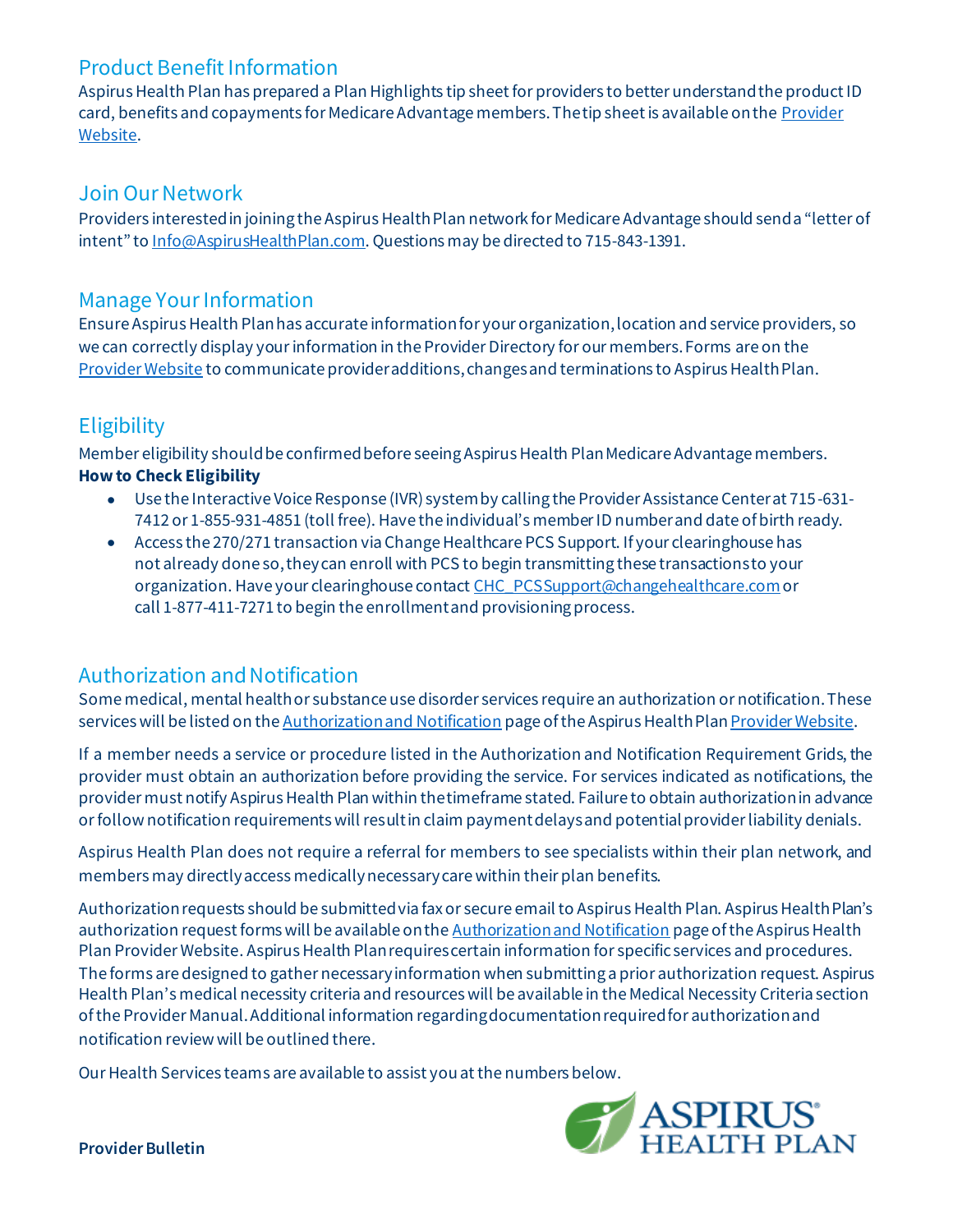#### **Mental Health and Substance Use Disorders Services**

715-631-7442 or 1-855-931-5264 (toll free)

#### **Clinical Medical Services**

715-631-7443 or 1-855-931-5265 (toll free)

## Claims & Billing

The most efficient and reliable way to submit claims is electronically.

#### **Tips for Claims submission:**

- Initial claims must be received no later than 12 months after the date of covered services in a format approved by Aspirus Health Plan.
- For accurate and timely processing of claims, Aspirus Health Plan requires the corresponding taxonomy to be submitted:
	- o Whenever a National Provider Identification (NPI) is reported on a claim submitted directly to Aspirus
	- o Or on claims that will crossover and be coordinated with Aspirus Health Plan coverage.
- Maintaining current insurance information for members helps to ensure successful and timely claims processing. Providers should ask for a current member insurance card each time a member presents for services and update the member's electronic record with any changes.
- When submitting a claim, providers should verify that the information on the claim submission matches the information of the member receiving the service.

The [Claims & Billing](https://www.aspirushealthplan.com/medicare/providers/claims-billing/) page on th[e Provider Website](https://www.aspirushealthplan.com/medicare/providers/) provides additional information and forms.

## Clearinghouse Informationand Electronic Data Interchange (EDI) Transactions

If you have questions about Electronic Data Interchange (EDI) transactions, please email [EDIsupportMA@aspirushealthplan.com.](mailto:EDIsupportMA@aspirushealthplan.com.)

- Payer ID Aspirus Health Plan Medicare Advantage plans (effective Jan. 1, 2021): **36483**  Providers are responsible for confirming with their clearinghouse that the correct payer ID is being used to submit claims to Aspirus Health Plan.
- Aspirus Health Plan's electronic claims transactions are accessible through our trading partner: Change Healthcare. Providers must contact Change Healthcare directly to enroll in available electronic transactions. Contact information for Aspirus Health Plan's trading partner is listed below:

**Change Healthcare (formerly RelayHealth)**  Registration: 1-800-527-8133, Option 1 Registration Email[: DBQTSHEnrollments@changehealthcare.com](mailto:DBQTSHEnrollments@changehealthcare.com) Claims & Remits: 1-800-527-8133, Option 1 Claims & Remits: Email[: AssuranceEDISupport@changehealthcare.com](mailto:AssuranceEDISupport@changehealthcare.com) <https://www.changehealthcare.com/>

#### **Checking Claims status (276/277)**

Providers can access Aspirus Health Plan's claims status information through Change Healthcare PCS Support. If your clearinghouse has not already done so, it can enroll with PCS to begin transmitting these transactions to your organization. Clearinghouses working directly with the provider can contact



**Provider Bulletin**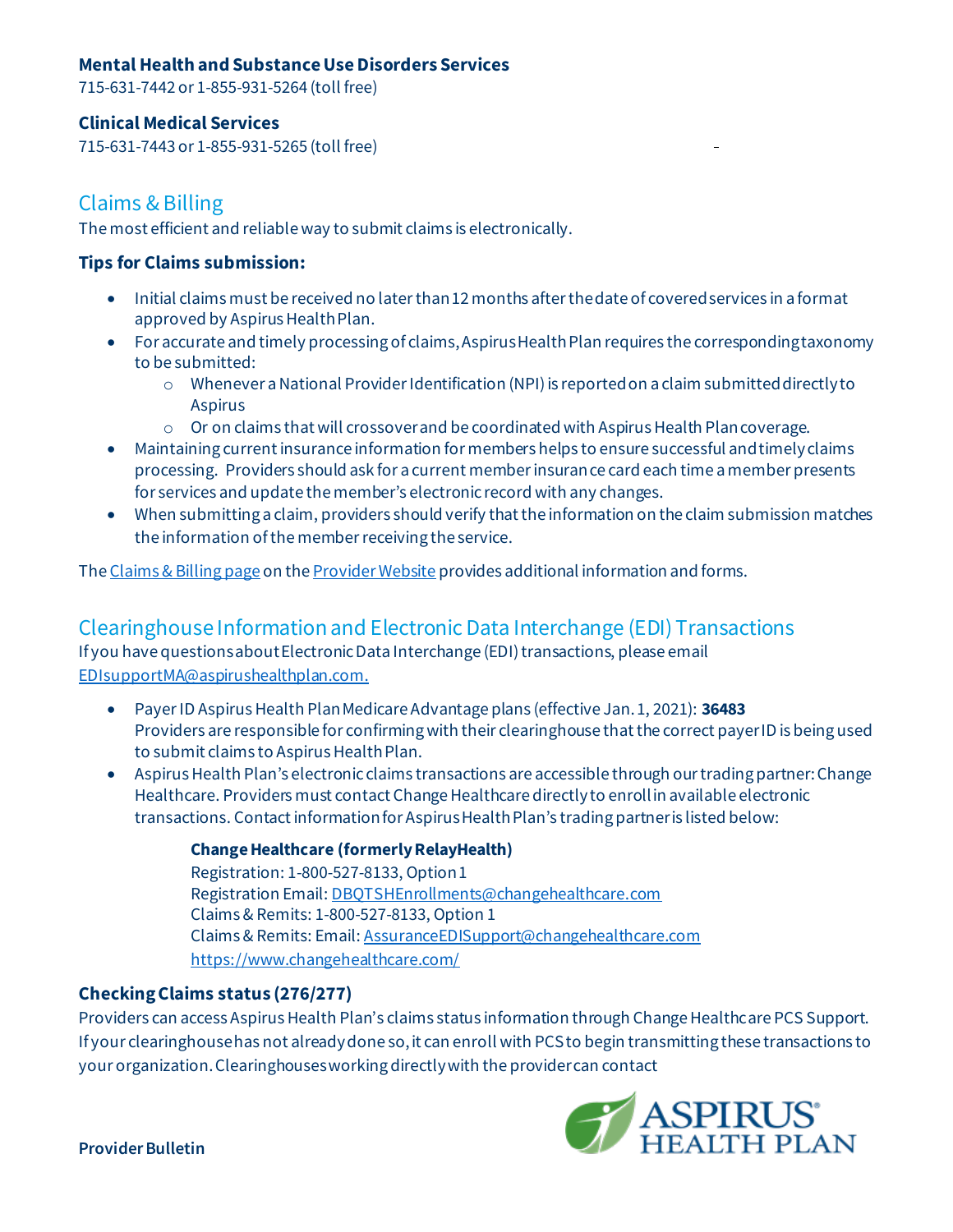[CHC\\_pcssupport@changehealthcare.com](mailto:CHC_pcssupport@changehealthcare.com) or call 1-877-411-7271 to begin the enrollment and provisioning process. Aspirus Health Plan's Claim Status Inquiry and Response 276/277 Companion Guide will give providers and their clearinghouses the necessary information to fully utilize this information. It is posted on the Claims [and Billing](https://www.aspirushealthplan.com/medicare/providers/claims-billing/) page of th[e Provider Website](https://www.aspirushealthplan.com/medicare/providers/).

#### **Viewing EOPs**

Aspirus Health Plan accompanies all payments with an Explanation of Payment (EOP) that outlines billing information and Aspirus Health Plan claim processing information. We list payment/non-payment code explanations at the bottom of each EOP. Review EOPs as you receive them. If you have questions regarding the status of submitted claims, please call the Provider Assistance Center at 715-631-7412 or 1-855-931-4851. Aspirus Health Plan recommends that you retain EOPs according to your business record retention policies.

# Electronic Funds Transfer(EFT) andElectronic RemittanceAdvice (ERA)

Aspirus offers Electronic Funds Transfer (EFT) and Electronic Remittance Advice (ERA). Providersshould contact the Provider Assistance Center at 1-855-931-4852 to change enrollments for EFTs or ERAs. If you have questions about EFT or ERA transactions, please emai[l EFT835MA@aspirushealthplan.com.](mailto:EFT835@ucare.org)

## Claim Reconsideration Requests (Adjustments, Recoupments, Appeals)

A Claim Reconsideration Request Form for adjustments, recoupments and appeals is available on the Claims [and Billing](https://www.aspirushealthplan.com/medicare/providers/claims-billing/) page of th[e Provider Website](https://www.aspirushealthplan.com/medicare/providers/).

## Provider Assistance Center

Providers can contact the Provider Assistance Center at 715-631–7412 or 1-855-931-4851 Monday through Friday, 8 am to 5 pm or by email a[t providerassistancecenterMA@aspirushealthplan.com](mailto:providerassistancecenterMA@aspirushealthplan.com). Contact the Provider Assistance Center for information on the following:

- Claim status
- Eligibility questions
- Benefit information
- Prior authorization inquires
- Credentialing and/or contracting

## **What to Expect**

The Provider Assistance Center must gather information to validate both you and the member. Following are some acceptable forms of information you will need to provide so we can release the requested information.

| <b>Provider</b> | <b>Member</b>             |
|-----------------|---------------------------|
| <b>NPI</b>      | Name AND member ID number |
| Tax ID number   | Address                   |
|                 | Date of birth             |

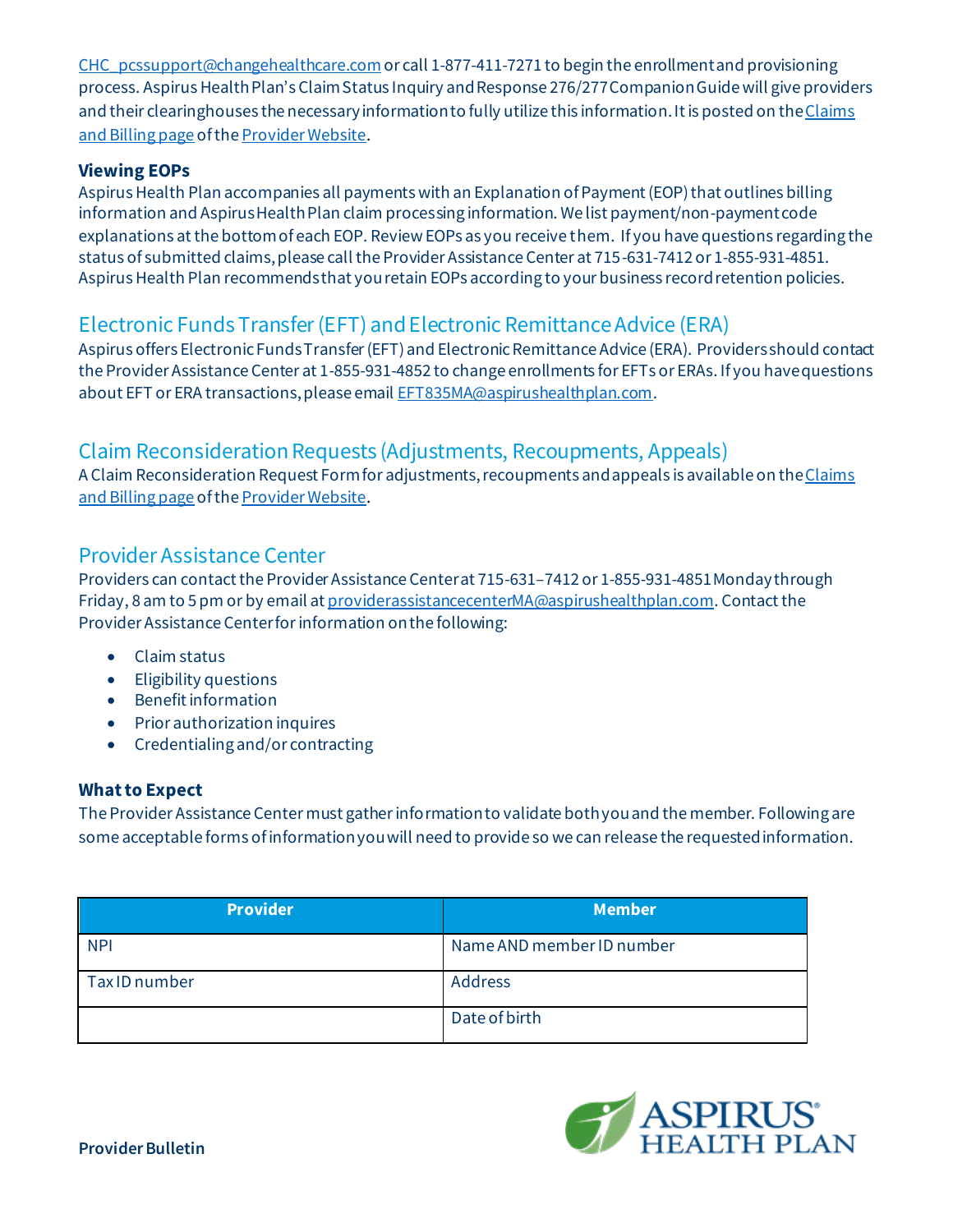*Please Note: It is HIPAA regulation that three forms of Personal Health Information (PHI) be obtained in order to proceed with the call. If the information is not readily available, you will be denied the information you are requesting, and a callback will need to be made once you have obtained the required PHI.*

#### **Interactive Voice Response (IVR) Options**

Aspirus uses an IVR system that allows an automated system to interact with callers. With the right information (NPI, member PHI), you can obtain most information without ever speaking with a live representative. When contacting the Provider Assistance Center, you will be presented with the following options:

- $\triangleright$  Option 2: Benefit & Eligibility information
- ➢ Option 3: Prior Authorizations
- ➢ Option 4: Claims information
- $\triangleright$  Option 5: All other inquiries

Whether you intend to use the IVR for information or speak to a Provider Assistance Center representative, follow the prompts that follow after making a selection.

# Pharmacy Services

Express Scripts, Inc. (ESI) is the pharmacy benefit manager for Aspirus Health Plan Medicare beneficiaries. All covered new and refill prescriptions should be processed at a network pharmacy and billed through ESI.

#### **Formulary Information, Prior Authorization and Formulary Exceptions**

Formularies outlining the covered drugs and the associated limitations are updated monthly and posted at <https://www.aspirushealthplan.com/medicare/formulary/>.

ePA is the preferred method to submit Prior Authorization requests to Express Scripts. Providers may access ePA throug[h Express PAth](https://www.express-path.com/login.aspx)[, Surescripts](https://providerportal.surescripts.net/providerportal?utm_campaign=CompletEPA%20Marketing%202017&utm_source=Hard_Copy&utm_medium=print&utm_content=Express%20Scripts%20QuickStart%20Print%20Materials)[, CoverMyMeds](https://www.covermymeds.com/epa/express-scripts/), or through the Electronic Health Record. Providers may reach out to ESI for prior authorization by phone at 1-877-558-7521 or by fax at 1-877-251-5896.

#### **Pharmacy Network**

Aspirus Health Plan Medicare members will have access to a preferred pharmacy network, including Aspirus pharmacies. Costs for some drugs may be less at pharmacies in this preferred network. An online pharmacy directory is available a[t https://www.aspirushealthplan.com/medicare/member-resources/](https://www.aspirushealthplan.com/medicare/member-resources/).

## **Physician Administered Drugs**

Care Continuum performs first-level prior authorization reviews for physician administered drugs. Some medical injection drugs given in the doctor's office may require authorization. See Authorization and [Notification](https://www.aspirushealthplan.com/medicare/providers/authorizations/) standards for general information regarding requirements.

Providers can submit a prior authorization request to Care Continuum in one of several ways:

- Online using Care Continuum's Express PAth portal a[t www.express-path.com](http://www.express-path.com/) where online requests can be managed and tracked.
- By calling  $1-866-540-8289$ , Monday Friday,  $7 \text{ am} 6 \text{ pm CT}$
- By faxing 1-866-540-8935 using the Prior Authorization fax form found on the [Provider Pharmacy](https://www.aspirushealthplan.com/medicare/providers/pharmacy/) web page.

Providers will find medical drug criteria in th[e Medical Drug Policies.](https://www.aspirushealthplan.com/medicare/providers/medical-drug-policies/)

## **Vaccines Covered by Part D**

Aspirus Health Plan Medicare members receiving Medicare Part D-eligible vaccinations, such as shingles and



**Provider Bulletin**